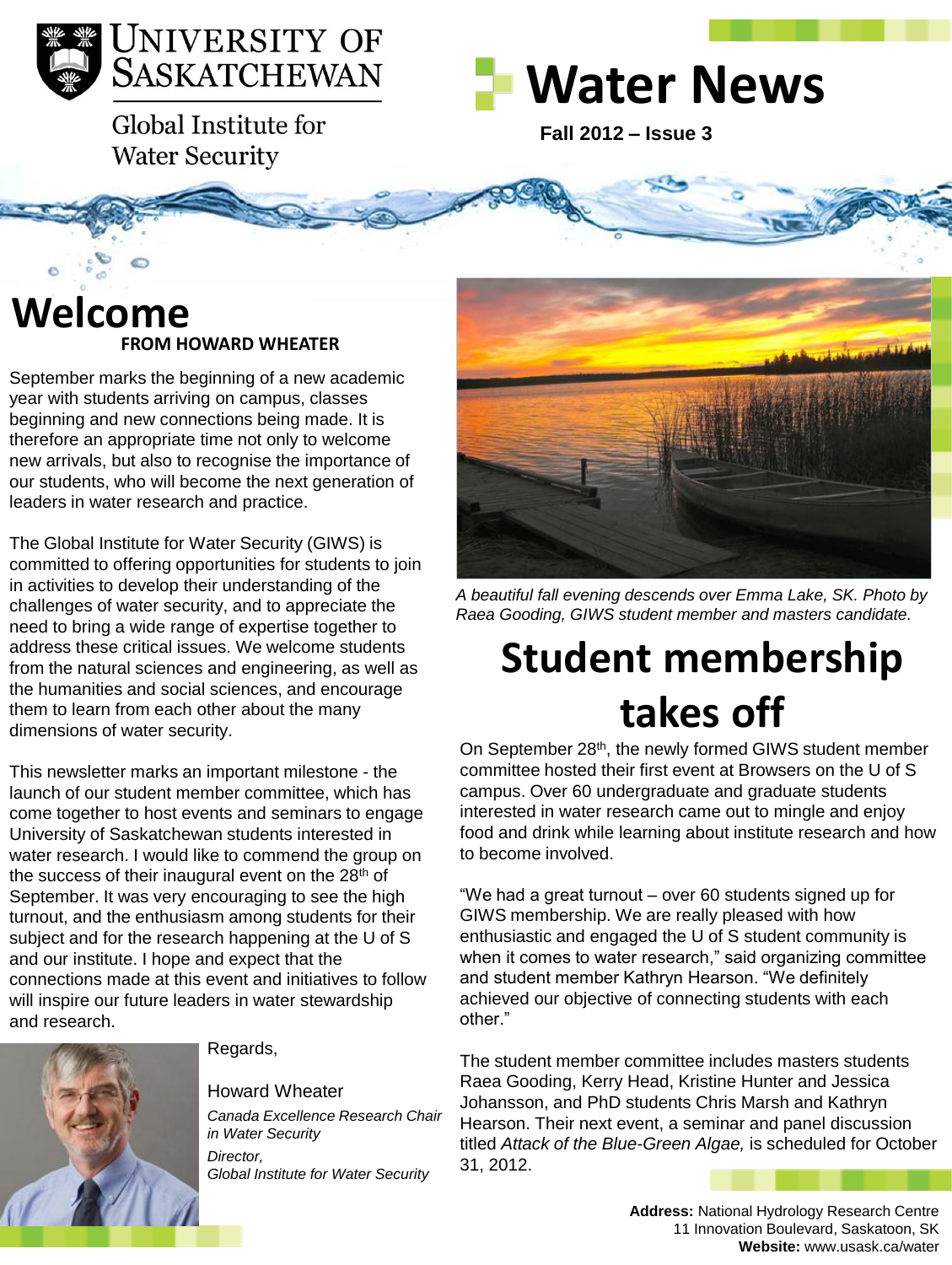## **GIWS welcomes Jeff McDonnell as new associate director**

Jeff McDonnell is internationally recognized for watershed hydrology research, specifically process studies in hillslope hydrology, isotope hydrology and forest hydrology. This past July, he joined GIWS as associate director, and as professor with the School of Environment and Sustainability (SENS).

The move to the U of S from his position as Richardson Chair in Watershed Science and university distinguished professor of hydrology at Oregon State University was a timely one for this Toronto-born hydrologist ready to return to his home country and join the innovative research team developing at the institute.

"The Global Institute for Water Security presents a rare and exciting opportunity in water research, which I'm happy to be a part of," said McDonnell. "I was drawn by the magnetic pull of the developments happening here as well as the location of the team at Environment Canada's National Hydrology Research Centre."

Watersheds are McDonnell's focus. He is a field hydrologist and explores the common features of watershed response across diverse scales, climates and hydrogeological settings to develop new frameworks for understanding and modelling streamflow generation. He has set up monitoring and data collection stations at basins all over the world – with current projects in New Zealand, Scotland, Australia, Luxembourg, Chile, Brazil and in the United States in Oregon, California and the Carolinas.

"My research helps answer the basic questions of 'Where does water go when it rains and when the snow melts?', 'What flowpath does it take to the stream?', and 'How long does it reside in the watershed?'," explains McDonnell.

"This research helps us understand nutrient pathways, slope stability and other questions of importance such as understanding where floods come from."



*Professor Jeff McDonnell joined GIWS in July as associate director.* 

He is eager to add Canadian basins to his list of sites and to work with the institute to establish his research program in the Saskatchewan River Basin. As GIWS associate director, McDonnell is looking forward to building the international reputation of the institute and mentoring young faculty.

McDonnell is recognized for attracting high-quality students and postdoctoral fellows and providing strong mentorship and graduate student supervision. He is currently teaching the undergraduate course *Introduction to Hydrology* and is excited about developing new styles of graduate courses within SENS.

"I hope to offer a short course at SENS called *Launching an Academic Career* that helps students understand how the academic environment works and how to succeed within it."

The course will link to a short course of the same name which Jeff teaches each year at the American Geophysical Union fall meeting in San Francisco.

A hard-working and dedicated academic, McDonnell is nonetheless finding some time to relax and enjoy getting to know his new city. He has joined the department of soil science hockey team, but after his first game last week is unsure whether his knees will last the season!

"The people here in Saskatoon are very friendly and the river is beautiful. There are a lot of opportunities to see live music, and I have been playing a few rounds of golf at the local courses."



**www.usask.ca/water**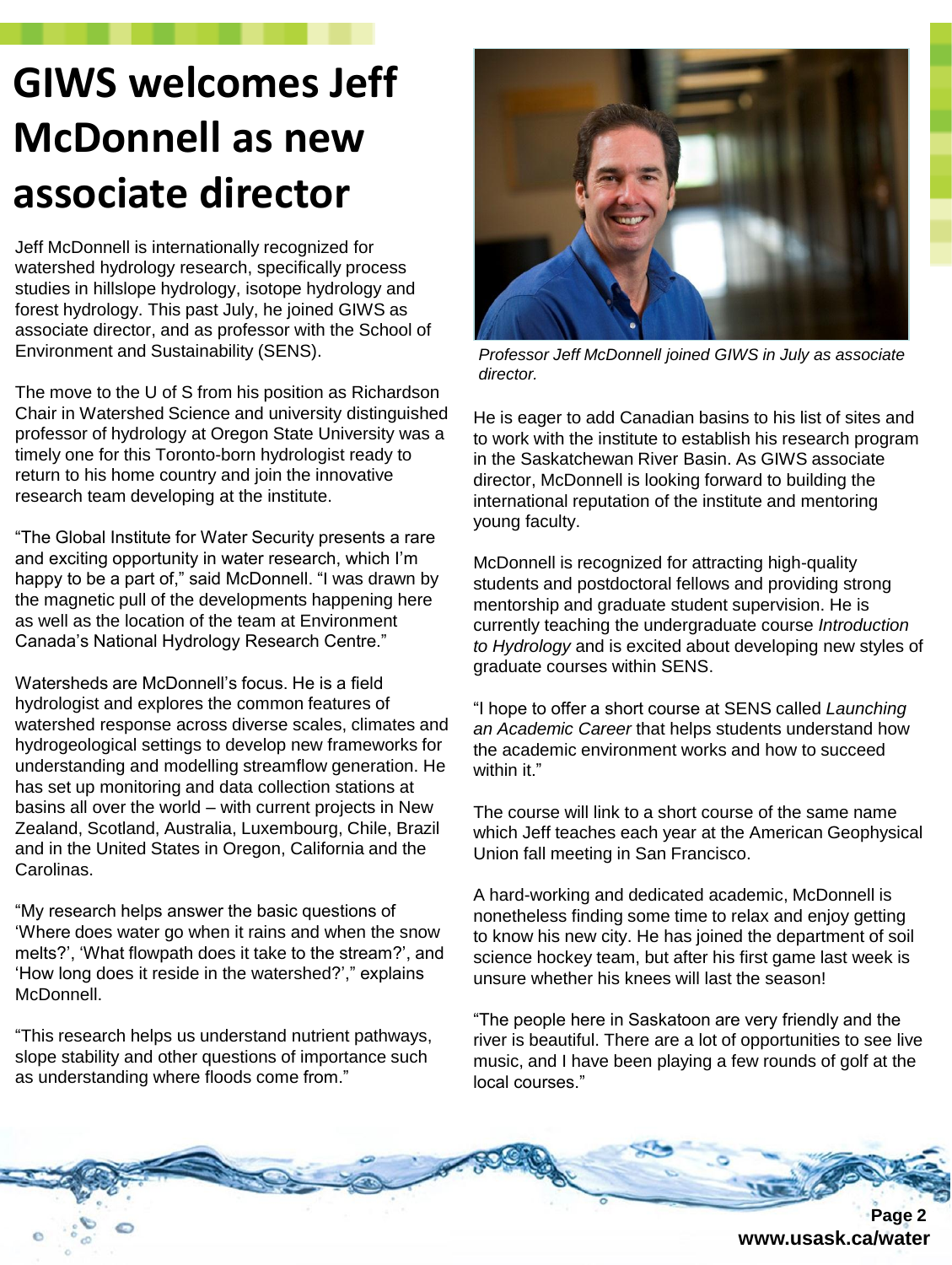## **Building a talented team**

Fall is an exciting and busy time of year on a university campus; there's a buzz in the air as new students arrive and begin their studies and get to know their way around campus. A key part of the Canada Excellence Research Chair in Water Security is the commitment to fund training for over 60 graduate students and postdoctoral fellows. Below and on the following page are the profiles of students recently welcomed by the institute.



#### **Elvis Zilefac, MSc, BSc PhD student**

Elvis is pursuing his PhD in Environment and Sustainability with professor Howard Wheater and associate professor Naveed Khaliq. Elvis holds a MSc in Water Resources Engineering from the Lund Institute of Technology, Sweden and has worked in Cameroon on groundwater flow modelling for landfills, wetland design and project management for a local organization. His PhD will focus on bridging the gap between large-scale and local-scale climate model simulations for the needs of end-users. The localscale model is useful for extreme flood and drought impact assessments.



#### **Anna Coles, MSc, BSc PhD student**

Anna is pursuing her PhD in Environment and Sustainability with professor Jeff McDonnell and is exploring the hydrological connectivity processes between prairie pothole geography in the St. Denis National Wildlife Area. She holds a BSc in geography and an MSc in risk and environmental hazards from Durham University in the United Kingdom. Last year, she worked in hydrology labs at Oregon State University and at the Centre de Recherche Public in Luxembourg.

*"The Global Institute for Water Security is a new and exciting place with fantastic facilities and connections with other U of S research groups. As a student here, I feel I will be able to play a part in research into important issues."*

*-***Anna Coles, GIWS student member and PhD candidate in Environment and Sustainability**



#### **Kristen Bruce, BA MPP student**

Kristen joined the institute on June 1<sup>st</sup> in a joint student position held with Agriculture and Agri-Food Canada. She graduated from the U of S with a BA in psychology in 2011 and worked in quality control in the potash industry following her degree. She is pursuing her Master of Public Policy at the Johnson-Shoyama Graduate School of Public Policy under the supervision of professor Patricia Gober, and participating in the socio-hydrology research project examining stakeholders' perspectives of water security in the Saskatchewan River Basin.



#### **Edward Bam, MPhil PhD student**

Through his PhD research with assistant professor Andrew Ireson, Edward Bam will be assessing the sustainability of groundwater in rural Ghana under the effects of climate change. Prior to joining GIWS, Edward worked as research scientist and deputy head of the Isotope Hydrology Laboratory for the Ghana Atomic Energy Commission. He is pursuing his PhD in Environment and Sustainability.

> **Page 3 www.usask.ca/water**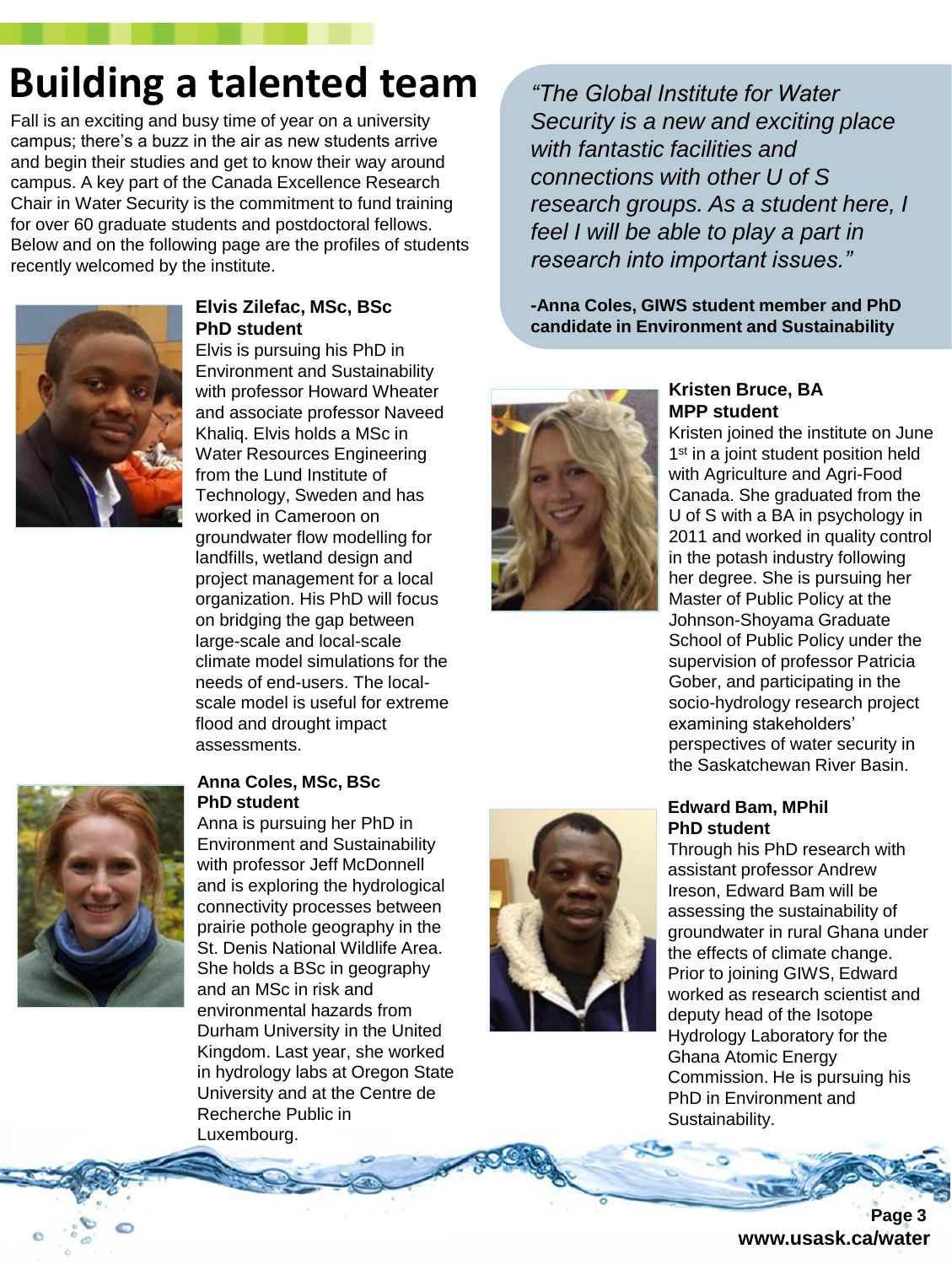

*Raea Gooding (right) and Alyssa Roth pull mummichogs and other creatures out of a seine net in New Brunswick as part of a CWN workshop.*

## **Inspiring water leaders**

In June, GIWS and SENS masters candidate Raea Gooding attended a week-long Canadian Water Network workshop on coastal watershed management in the Northumberland Strait on Canada's east coast. Here is her account of the experience:

*"The week was packed with informative presentations of issues and current research, visits to hatcheries, oyster farms, First Nations reserves and other sites, and hands-on activities.* 

*Coming from Saskatchewan, it was interesting to see the water-related issues in the Northumberland Strait and how they differed from and were similar to those on the Prairies.* 

*There were graduate students and young professionals from various disciplines related to hydrology all across Canada, and we came together to discuss and present a new policy plan for the Northumberland Strait that would address emerging and persistent issues in the area.* 

*I was deeply impressed and inspired by the knowledge, experience, enthusiasm and ingenuity of all these young people. I am really looking forward to more opportunities to apply my studies in the future." -Raea Gooding, MES candidate and GIWS student member*

### **GIWS student profiles**

**PhD student**

Thailand.

**Badrul Masud, MEng**

Institute of Technology in

Badrul is pursuing his PhD in Environment and Sustainability with associate professor Naveed Khaliq and will be conducting dynamic downscaling and drought analysis for the institute. He holds a MEng in Agricultural Systems and Engineering from the Asian



#### **Noel Galuschik, BSc MES student**

Noel joined the institute in September to study with assistant professor Helen Baulch, specifically contributing to biogeochemistry research examining nutrient cycling in the Tobacco Creek Watershed. She holds a BSc in biology from Westminster College, Utah and is pursuing her Master of Environment and Sustainability.



## **Mark your calendars: Upcoming GIWS guest lectures**

**November 6:** GIWS is pleased to welcome Gordon Grant, research hydrologist, USDA Forest Service and courtesy professor, College of Earth, Ocean and Atmospheric Sciences, Oregon State University. Grant will give a seminar titled *It's Not Just About the Snow: How Geology Controls Streamflow Response to Climate Change in the Western Cordillera*.

**November 14:** The institute is also pleased to welcome Michael Chu, assistant professor with the College of Engineering and Architecture, North Dakota State University. The title of Chu's lecture is *A New Look at Overland Flow: Why Do Puddles Matter?*

More details will be listed shortly on our website.

 **Page 4 www.usask.ca/water**